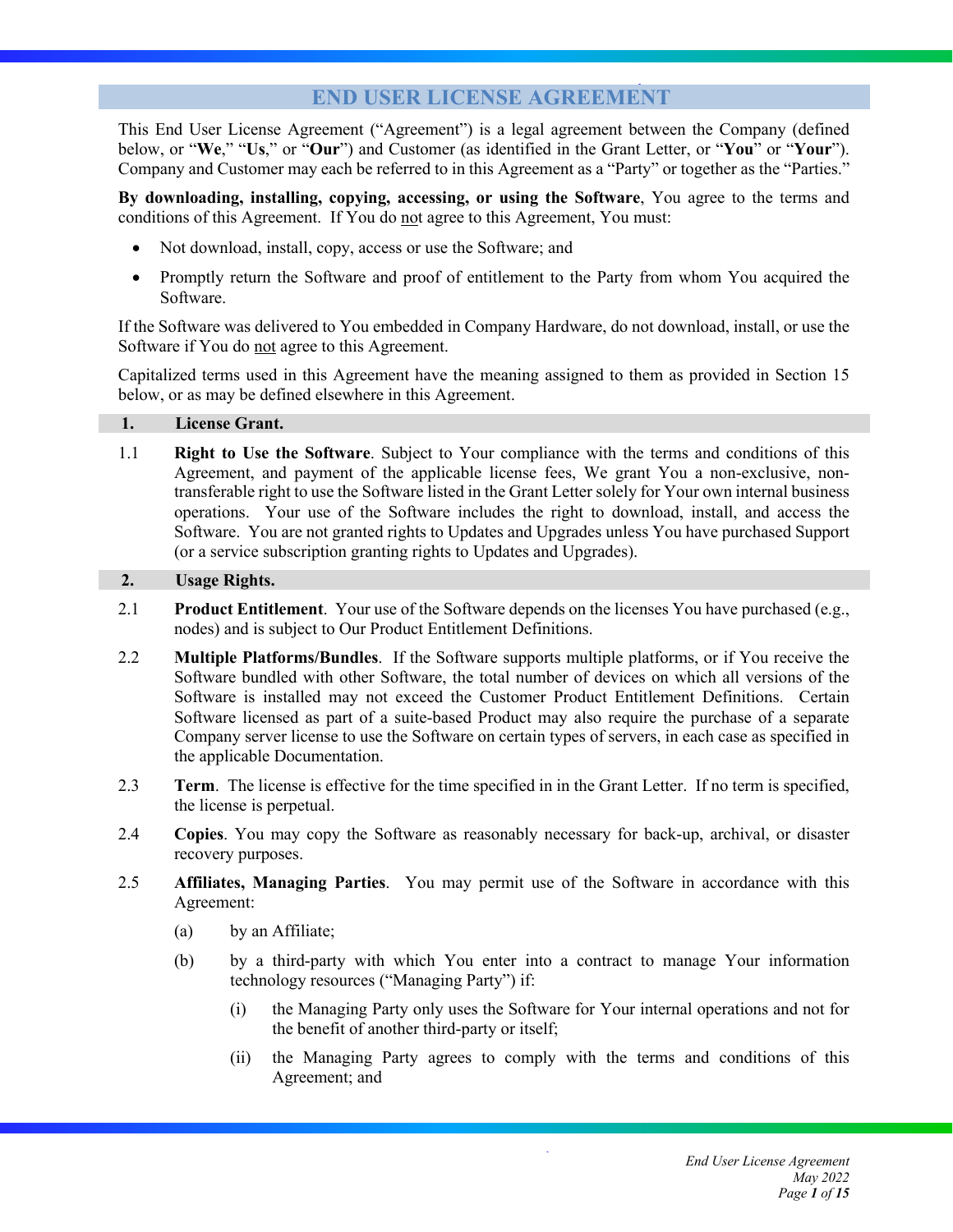(iii) You provide Us with written notice that a Managing Party will be using the Software on Your behalf.

You are responsible and fully liable for each Affiliate's and Managing Party's compliance with, or breach of, this Agreement.

- 2.6 **General Restrictions**. You shall not, and shall not cause or allow any third-party to:
	- (a) decompile, disassemble, or reverse-engineer the Software, or create or recreate the source code for the Software;
	- (b) remove, erase, obscure, or tamper with any copyright or any other product identification or proprietary rights notices, seal, or instructional label printed or stamped on, affixed to, or encoded or recorded in or on any Software or Documentation; or fail to preserve all copyright and other proprietary notices in all copies You make of the Software and Documentation;
	- (c) lease, lend, or use the Software for timesharing or service bureau purposes; sell, market, license, sublicense, distribute or otherwise grant to any person or entity any right to use the Software except to the extent expressly permitted in this Agreement; or use the Software to provide, alone or in combination with any other product or service, any product or service to any person or entity, whether on a fee basis or otherwise;
	- (d) modify, adapt, tamper with, translate or create Derivative Works of the Software or the Documentation; combine or merge any part of the Software or Documentation with or into any other software or documentation; or refer to or otherwise use the Software as part of any effort to develop software (including any routine, script, code, or program) having any functional attributes, visual expressions, or other features similar to those of the Software to compete with Us;
	- (e) except with prior Company written permission, publish any performance or benchmark tests or analysis relating to the Software;
	- (f) attempt to do any of activities in subsections (a) to (e) above; or
	- (g) run or operate the Software in a cloud, internet-based computing, or similar on-demand computing environment unless Your Grant Letter or the applicable Product Entitlement Definitions specifically allows such use.

## **3. Technical Support And Maintenance.**

Our Technical Support and Maintenance Terms and Conditions apply and are incorporated herein if You have purchased Support. After the Support Period or service subscription period specified in a Grant Letter has expired, Your entitlement to Support ends. We may change the Support offered at any time, with such change to become effective as of the commencement of any Support renewal period.

## **4. Termination.**

- 4.1 Without prejudice to Your payment obligations, You may terminate Your license at any time by uninstalling the Software.
- 4.2 We may terminate Your license if You materially breach this Agreement, and if You fail to cure the breach within thirty (30) days of receiving Our notice of the breach. Upon termination, You must promptly return, destroy, or permanently delete all copies of the Software and Documentation.
- 4.3 **End of Life**. Your right to use or obtain Support for the Software, and any Software features is subject to Our End-of-Life Policy. Upon the End-of-Life date of a Software Product or any feature of a Software Product (as We determine in accordance with the End-of-Life Policy), Your right to use or obtain Support for the Software or Software feature shall terminate.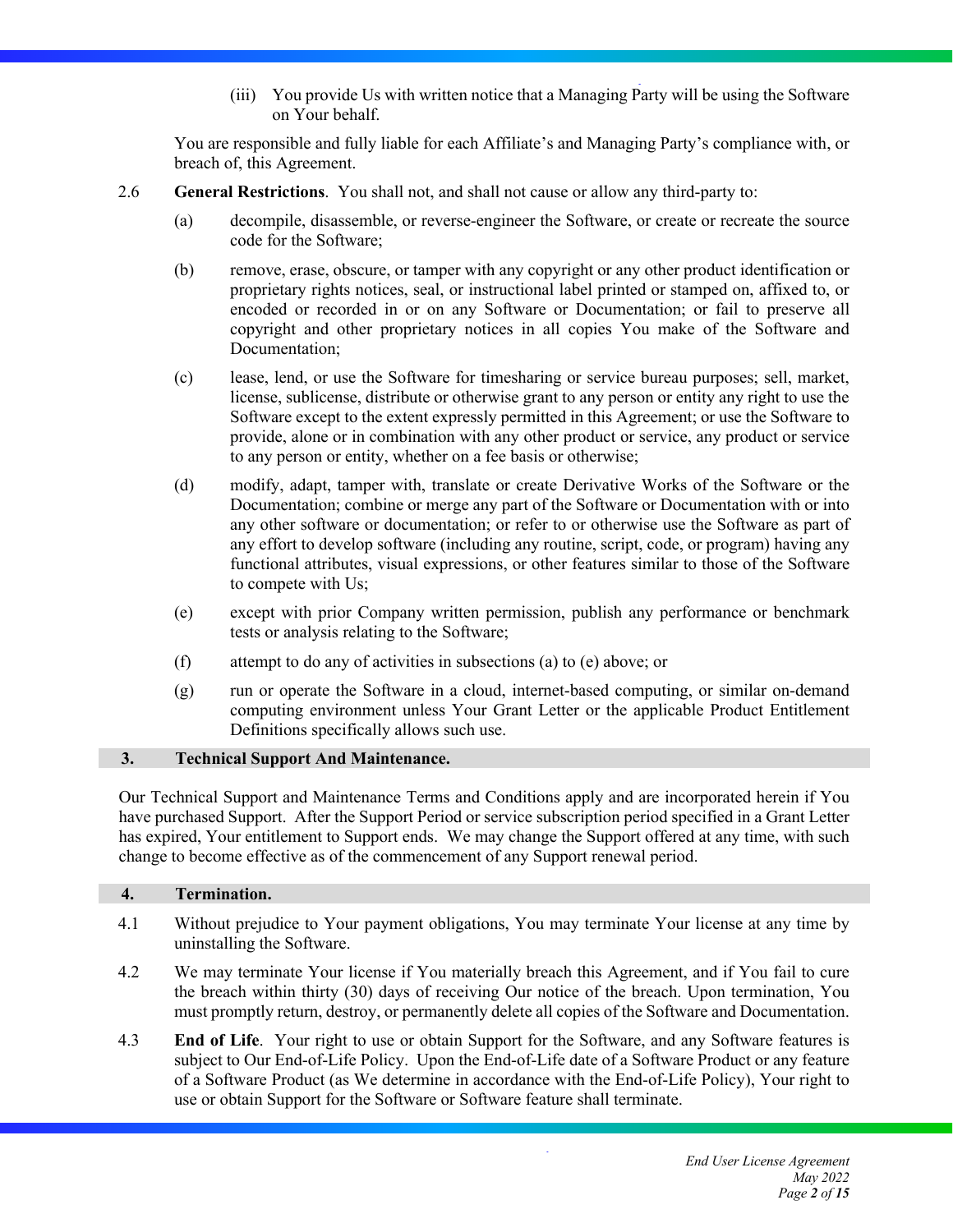#### **5. Payment, Taxes, Software Deployment Verification.**

- 5.1 **Payment**. If You purchased Software license(s) through an Authorized Partner, Your payment obligations are exclusively between You and the Authorized Partner. If You have purchased Software license(s) directly from Us, You agree to pay Us the license fees for the Software within thirty (30) days of the invoice date. Late payments are subject to interest of one and one-half percent (1.5%) per month or the highest rate permitted by law, whichever is lower. All payment obligations are non-cancelable and non-refundable. If You consider an invoice to be incorrect, You must contact Us in writing within thirty (30) days of the date of invoice to request an adjustment or credit.
- 5.2 **Transaction Taxes**. If You purchase Software license(s) directly from Us, You agree to pay all applicable transaction taxes, including sales and use taxes, value added taxes, duties, customs, tariffs, and other government-imposed transactional charges however designated (and any related interest or penalty) on amounts payable by You under this Agreement ("Transaction Taxes"). We will separately state on invoices the Transaction Taxes that We are required to collect from You under applicable law. You will provide proof of any exemption from Transaction Taxes to Us at least fifteen (15) Business Days before the due date for paying an invoice. If We do not collect the required Transaction Taxes from You but are subsequently required to remit the Transaction Taxes to any taxing authority, You will promptly reimburse Us for the Transaction Taxes, including any accrued penalty or interest charges if the failure to timely collect and remit was not due to Company's fault.
- 5.3 **Withholding Taxes**. All payments due will be made free and clear and without deduction for any present and future taxes imposed by any taxing authority. If You are required by applicable law to deduct or withhold income taxes from amounts payable to Us under this Agreement ("Withholding Taxes"**)**, You will remit, and provide Us with evidence that You have remitted the Withholding Taxes to the appropriate taxing authority and paid the remaining net amount. You will provide written notice to Us of Your intent to withhold (including details of the amounts and legal basis for Withholding Taxes) at least fifteen (15) Business Days before the due date for any payments under this Agreement and will cooperate with Us to reduce any Withholding Taxes. If We provide You with valid and official documentation issued by the relevant taxing authority for a lower rate of Withholding Taxes, then You will apply the lower rate.
- 5.4 If You purchase Software license(s) through an Authorized Partner, the obligations regarding Transaction Taxes or Withholding Taxes will be the exclusive responsibility of the Authorized Partner or You, and the terms in Sections 5.2 and 5.3 do not apply as between Company and You.
- 5.5 **Income Taxes**. Each Party is responsible for its own income taxes or taxes based on gross revenues or gross receipts.
- 5.6 **Software Deployment Verification**. No more than once per year, We may request that You provide to Us, within thirty (30) days of Our request, either (a) a systems report (if the Software You have enables You to generate such a report) or (b) an accurate Software deployment verification report for the Software (if the Software You have does not contain the technical features to generate a systems report). You acknowledge that the systems report is based on technological features of the Software that provide Software deployment verification. If the systems report or Your prepared Software deployment verification report indicates that You are out of compliance with the license terms of Your Grant Letter and this Agreement, You agree to purchase the additional licenses and pay Us the applicable reinstatement fees associated with the licenses and Support. We may also charge You out-of-compliance fees.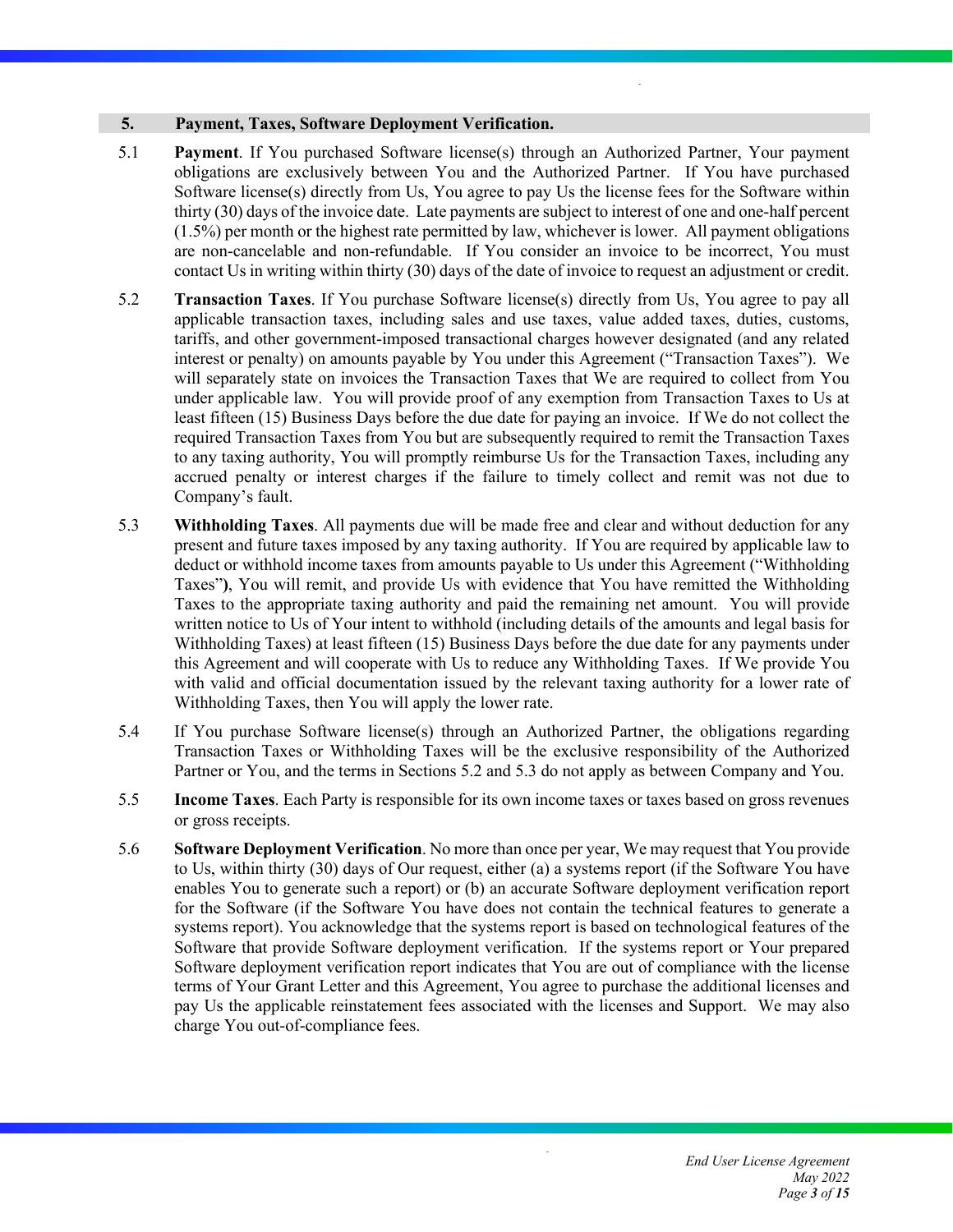#### **6. Confidentiality.**

- 6.1 Each Party acknowledges that it may have access to Confidential Information of the other Party in connection with this Agreement, and that each Party's Confidential Information is of substantial value to the Disclosing Party, which could be impaired if it were improperly disclosed to third parties or used in violation of this Agreement.
- 6.2 **Confidential Information** as used in this Agreement means any information (regardless of the form of disclosure or the medium used to store or represent it) of a Party ("**Disclosing Party**"), including trade secrets and technical, financial, or business information, data, ideas, concepts, or know-how, that:
	- (a) is designated as "confidential" or by similar words by the Disclosing Party at the time of disclosure and, if oral or visual, is confirmed as confidential by the Disclosing Party in writing within fifteen (15) days of disclosure; or
	- (b) the receiving party ("**Recipient**") should reasonably have considered to be confidential under the circumstances surrounding disclosure.

However, Confidential Information does not include any information that:

- (a) written records demonstrate was lawfully acquired by or previously known to the Recipient independent of the Disclosing Party;
- (b) is received from a third-party without restrictions on its use or disclosure and not by inadvertence or mistake;
- (c) is or has become disseminated to the public through no fault of the Recipient and without violation of the terms of this Agreement or other obligation to maintain confidentiality; or
- (d) is created independently by the Recipient without breach of this Agreement, including any obligation of confidentiality owed to the Disclosing Party.
- 6.3 Each Recipient of Confidential Information under this Agreement must:
	- (a) keep the Disclosing Party's Confidential Information confidential and protect it at least to the same extent it protects its own Confidential Information and to the same extent that a reasonable person would protect such Confidential Information;
	- (b) not use the Disclosing Party's Confidential Information in any way for its own account or the account of any third-party except to perform its duties, exercise its rights, or is otherwise authorized under this Agreement; and
	- (c) not disclose the Disclosing Party's Confidential Information except to perform its duties or exercise its rights under this Agreement or as otherwise authorized under this Agreement, provided that:
		- (i) any disclosure made to the Recipient's employees, contractors, or agents is on a needto-know basis; and
		- (ii) the Recipient's employees, contractors, or agents in receipt of the Confidential Information are under an obligation of confidentiality no less stringent than that set forth in this section.
- 6.4 Notwithstanding the restrictions in Section 6.2, if the Recipient is required to disclose any of the Disclosing Party's Confidential Information by law, such as in response to a subpoena or requirement of any regulator, court, arbitral, administrative, or legislative body, the Recipient must:
	- (a) where reasonably possible and permitted, immediately provide written notice to the Disclosing Party of the required disclosure to give the Disclosing Party an opportunity to move for a protective order or otherwise prevent the disclosure;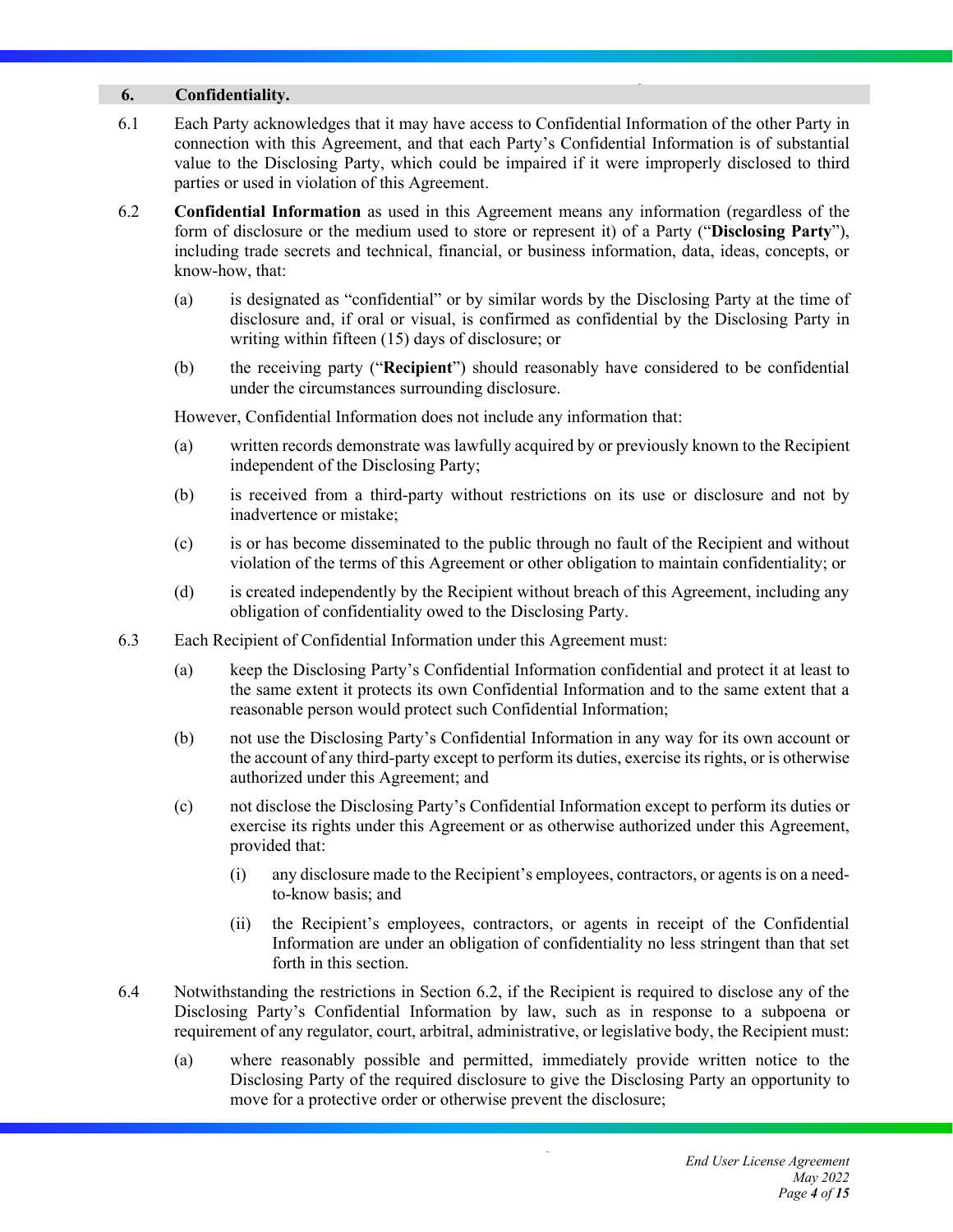- (b) disclose only the minimum amount of Confidential Information required to satisfy the legal obligation; and
- (c) assert and take proper steps with the body requiring disclosure to maintain the confidentiality of the Confidential Information to be disclosed.
- 6.5 You will immediately, and at least within seventy-two (72) hours, notify Us if Confidential Information is used or disclosed in breach of this Agreement. As monetary damages may not be sufficient relief if anyone violates or threaten to violate the terms of this section, We are immediately entitled to enforce Our rights by specific performance or injunction proceedings, in addition to any other rights or remedies We may have.
- 6.6 Upon the Disclosing Party's request and upon termination of this Agreement (unless agreed otherwise by the Parties at the time), each Party will return, destroy, or delete permanently (at the Disclosing Party's election) the other Party's Confidential Information.
- 6.7 On termination of this Agreement, the Recipient must continue to keep the Disclosing Party's Confidential Information confidential for five (5) years in accordance with this Section 6.

## **7. Intellectual Property Rights.**

- 7.1 The Software is considered Our Confidential Information**,** and We (or Our licensors) own exclusively and reserve all rights, title, and interest in and to the Software and Documentation, including all Intellectual Property Rights therein, as well as any Derivative Works.
- 7.2 You may not exercise any right, title, and interest in and to the Software or Documentation, or any related Intellectual Property Rights, except for the limited usage rights granted to You in this Agreement. You agree, on behalf of Yourself and Your Affiliates, that You and Your Affiliates will take no action inconsistent with Our Intellectual Property Rights.
- 7.2 This Agreement is not an agreement of sale, and does not transfer any title, Intellectual Property Rights or ownership rights to Software or Documentation to You. All Software is licensed to You and is not sold. You acknowledge and agree that the Software, Documentation and all ideas, methods, algorithms, formula, processes and concepts used in developing or incorporated into Software or Documentation, all future Updates and Upgrades, and all other improvements, revisions, corrections, bug-fixes, hot- fixes, patches, modifications, enhancements, releases, DATs, signature sets, upgrades, and policy and database updates and other updates in, of, or to Software or Documentation, as applicable, all Derivative Works based on any of the foregoing, and all copies of the foregoing are Company trade secrets and proprietary property, having great commercial value to the Company.

## **8. Limited Software Warranty And Disclaimer.**

- 8.1 Company warrants that, for a period of sixty (60) days from the purchase date (the "Warranty Period"), the Software licensed under this Agreement will perform substantially in accordance with the Documentation.
- 8.2 **Exclusive Remedy.** If the Software does not operate as warranted, at Our option and expense, We shall repair or replace the Software or refund You the price paid for the Software if a repair or replacement of the Software would, in Our opinion, be unreasonable. This limited warranty is conditioned upon You providing Us prompt written notice of the Software's failure to perform substantially in accordance with the Documentation. Any replacement Software will substantially conform to the accompanying Documentation and be warranted for the remainder of the original Warranty Period. The remedy set forth in this Section 8.2 is Your exclusive remedy.
- 8.3 **Exclusions**. Sections 8.1 and 8.2 do not apply if:
	- (a) the Software is not used in accordance with this Agreement or the Documentation;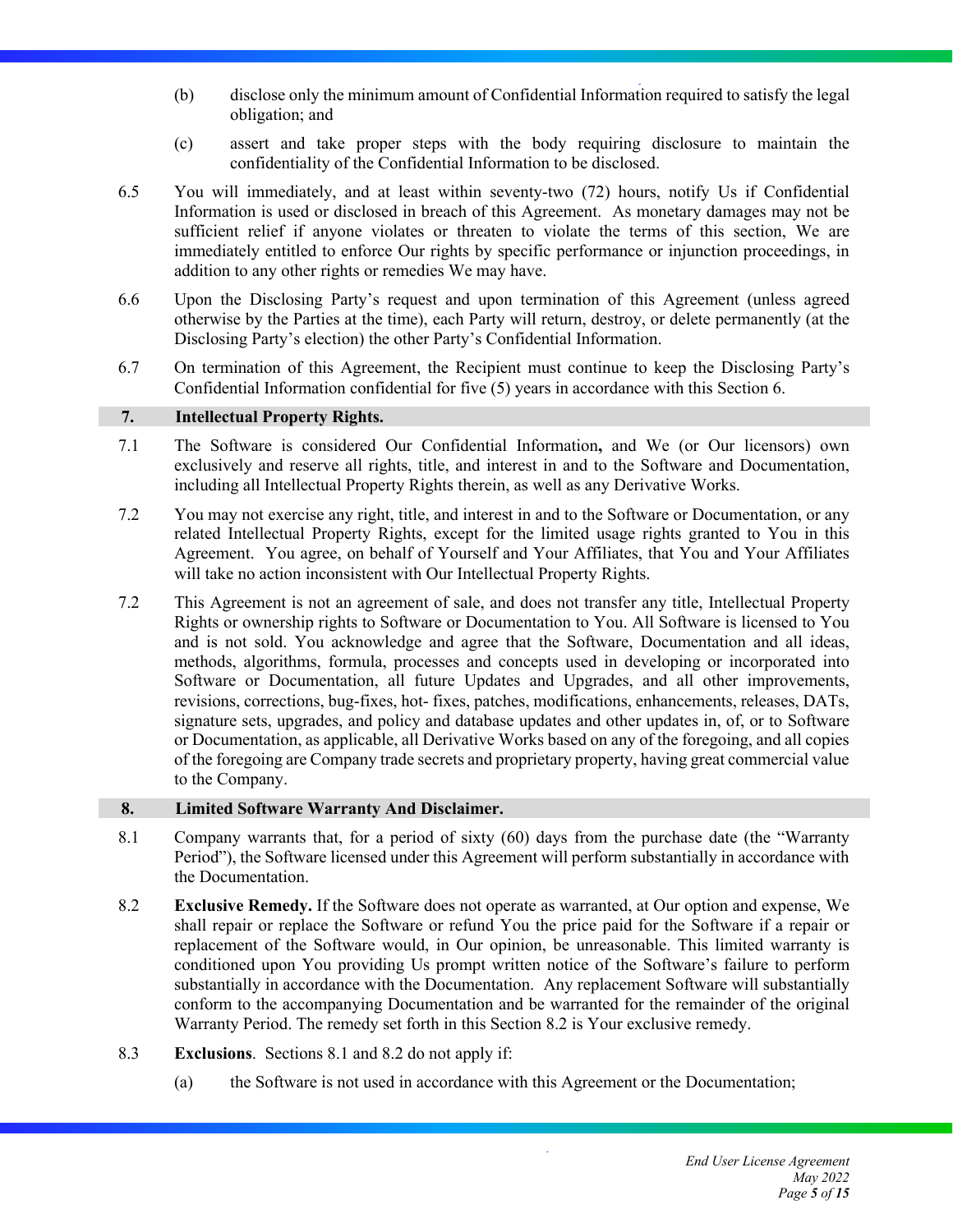- (b) the Software, or any part of the Software, has been modified by any entity other than Company or Company's authorized representative;
- (c) a malfunction in the Software has been caused by any equipment or software not supplied by Company;
- (d) the Software was not provided by an Authorized Partner; or
- (e) the Software is provided under an evaluation license for beta, evaluation, test, or demonstration purposes, and in such cases, to the fullest extent not prohibited by law, the Software is furnished "AS IS" with all faults, and without express or implied warranties, conditions, or remedies (as addressed in Section 11).

Additionally, the Software may contain independent third-party software to perform certain functionality, including malware definitions or URL filters and algorithms. We make no warranty as to the operation of any third-party software or the accuracy of any third-party information.

- 8.4 **DISCLAIMER OF WARRANTIES.** EXCEPT AS SPECIFIED IN THIS SECTION 8, AND TO THE EXTENT PERMITTED BY LAW, COMPANY PROVIDES THE SOFTWARE AND SUPPORT "AS IS", AND MAKES NO OTHER REPRESENTATIONS OR WARRANTIES OF ANY KIND REGARDING THE SOFTWARE AND SUPPORT, AND EXPRESSLY DISCLAIMS ALL OTHER OBLIGATIONS AND LIABILITIES AND EXPRESS OR IMPLIED WARRANTIES REGARDING THE SOFTWARE, INCLUDING, WITHOUT LIMITATION, THE IMPLIED WARRANTY OF MERCHANTABILITY, QUALITY, FITNESS FOR A PARTICULAR PURPOSE, TITLE, OR MEETING CUSTOMER'S REQUIREMENTS OR USAGE OF TRADE, NON-INFRINGEMENT, OR SYSTEMS INTEGRATION. WE MAKE NO WARRANTY, REPRESENTATION OR GUARANTEE AS TO THE SOFTWARE'S USE OR PERFORMANCE, OR THAT THE OPERATION OF THE SOFTWARE WILL BE FAIL-SAFE, UNINTERRUPTED OR FREE FROM ERRORS OR DEFECTS, OR THAT THE SOFTWARE WILL PROTECT AGAINST ALL POSSIBLE THREATS.
- 8.5 **HIGH-RISK SYSTEMS TERMS**. THE SOFTWARE MAY FAIL AND IS NOT DESIGNED, DEVELOPED, TESTED, OR INTENDED TO BE RELIABLE IN THE CONTEXT OF HIGH-RISK SYSTEMS. WE HAVE NO RESPONSIBILITY FOR, AND YOU WILL INDEMNIFY AND HOLD US HARMLESS FROM, ALL CLAIMS, SUITS, DEMANDS AND PROCEEDINGS ALLEGING, CLAIMING, SEEKING, OR ASSERTING ANY LIABILITY, LOSS, OBLIGATION, RISK, COST, DAMAGE, AWARD, PENALTY, SETTLEMENT, JUDGMENT, FINE OR EXPENSES (INCLUDING ATTORNEY FEES) ARISING FROM OR IN CONNECTION WITH YOUR USE OF THE SOFTWARE ON OR IN A HIGH-RISK SYSTEM, INCLUDING THOSE THAT COULD HAVE BEEN PREVENTED BY DEPLOYMENT OF FAIL-SAFE OR FAULT TOLERANT FEATURES TO THE HIGH-RISK SYSTEM, OR ARE BASED ON A CLAIM, ALLEGATION, OR ASSERTION THAT THE FUNCTIONING OF HIGH-RISK SYSTEM DEPENDS OR DEPENDED ON THE FUNCTIONING OF THE SOFTWARE, OR THAT THE FAILURE OF THE SOFTWARE CAUSED A HIGH-RISK SYSTEM TO FAIL.

## **9. LIMITATION OF LIABILITY.**

9.1 EACH PARTY'S ENTIRE AGGREGATE LIABILITY TO THE OTHER PARTY FOR CLAIMS UNDER OR RELATED TO THE SUBJECT-MATTER OF THIS AGREEMENT WILL NOT EXCEED THE TOTAL FEES RECEIVED BY COMPANY FOR THE APPLICABLE SOFTWARE AND SUPPORT PURCHASED UNDER THE TERMS OF THIS AGREEMENT AND ATTRIBUTABLE TO THE TWELVE (12) MONTH PERIOD IMMEDIATELY PRECEDING THE FIRST EVENT GIVING RISE TO SUCH LIABILITY.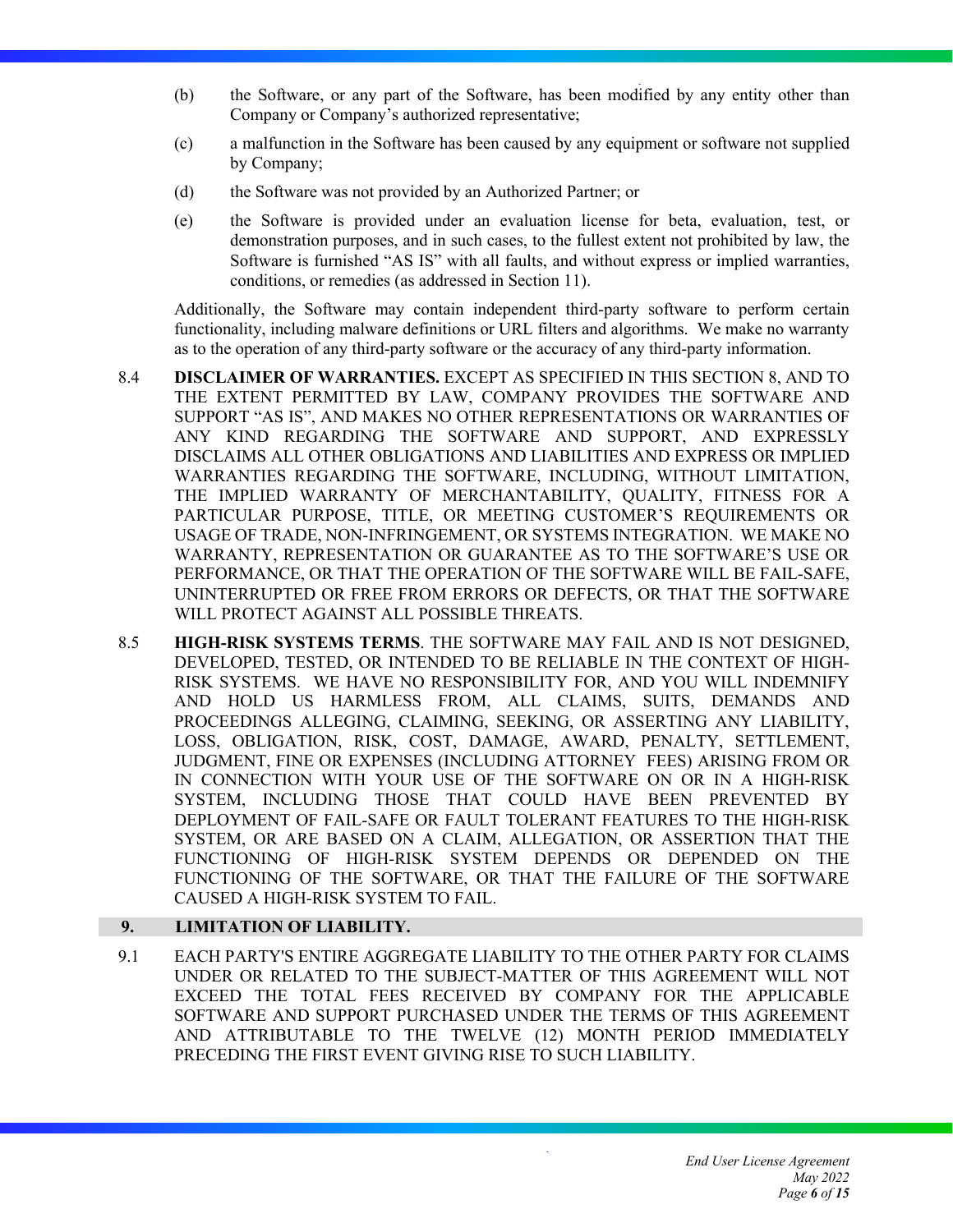- 9.2 NEITHER PARTY WILL BE LIABLE FOR ANY INDIRECT, EXEMPLARY, SPECIAL OR CONSEQUENTIAL DAMAGES LOSS OR CORRUPTION OF DATA OR INTERRUPTION OR LOSS OF BUSINESS; OR LOSS OF REVENUES, PROFTS, GOODWILL OR ANTICIPATED SALES OR SAVINGS, EVEN IF THE DAMAGES WERE FORESEEABLE OR A PARTY HAS BEEN ADVISED OF THE POSSIBILITY OF THOSE DAMAGES.
- 9.3 THESE LIMITATION OF LIABILITY DO NOT APPLY TO LIABILITY ARISING FROM (A) YOUR FAILURE TO PAY ALL AMOUNTS DUE, OR (B) YOUR BREACH OF SECTIONS 2 (USAGE RIGHTS), 6 (CONFIDENTIALITY) 7 (INTELLECTUAL PROPERTY RIGHTS) OR 13.2 AND 13.3 (EXPORT). THESE LIMITATIONS OF LIABILITY APPLY WHETHER SUCH CLAIMS ARISE UNDER CONTRACT, TORT (INCLUDING NEGLIGENCE), EQUITY, INFRINGEMENT, STATUTE OR OTHERWISE. NOTHING IN THIS AGREEMENT LIMITS OR EXCLUDES ANY LIABILITY THAT CANNOT BE LIMITED OR EXCLUDED UNDER APPLICABLE LAW. THESE LIMITATIONS OF LIABILTY ARE CUMULATIVE AND NOT PER INCIDENT.

#### **10. Indemnification.**

- 10.1 **Customer Indemnification Obligations**. You shall indemnify and defend Us, Our Affiliates, and Our officers, directors, employees, contractors, and agents (each an "Indemnified Party") against any claims, liabilities, and expenses (including court costs and reasonable attorney fees) that an Indemnified Party incurs as a result of, or in connection with:
	- (a) any third-party claims ("Third-Party Claims") arising from:
		- (i) Your failure to obtain any consent, authorization, or license required for Our use of data, software, materials, systems, networks, or other technology You provide to Us under this Agreement;
		- (ii) Your use of the Software in a manner not expressly permitted by this Agreement;
		- (iii) Our compliance with any technology, designs, instructions, or requirements provided by You or a third-party on Your behalf;
		- (iv) any claims, costs, damages, and liabilities whatsoever asserted by any of Your Representatives; or
		- (v) any violation by You of applicable laws; and
	- (b) any reasonable costs and attorneys' fees required for Us to respond to a subpoena, court order or other official government inquiry regarding Your use of the Software.

## 10.2 **Company Indemnification Obligations**.

- (a) We will defend You against a third-party claim that Your valid use of Our Software in accordance with this Agreement infringes a third party's patent, copyright, or registered trademark, when such claim is asserted against the Software alone, and not in combination with non-Company product or service, or solely a combination of Our Software ("Third-Party Claim"). We will indemnify You against any final judgement entered by a court of competent jurisdiction or any settlements arising out of the Third-Party Claim, subject to Section 10.2 (b) below.
- (b) **Exclusions**. We have no obligation with respect to any Third-Party Claim(s) based on:
	- (i) compliance with technology, designs, instructions, or requirements that You, or a third-party acting on Your behalf, provided to Us;
	- (ii) modifications or programming to the Software that were made by anyone other than Us;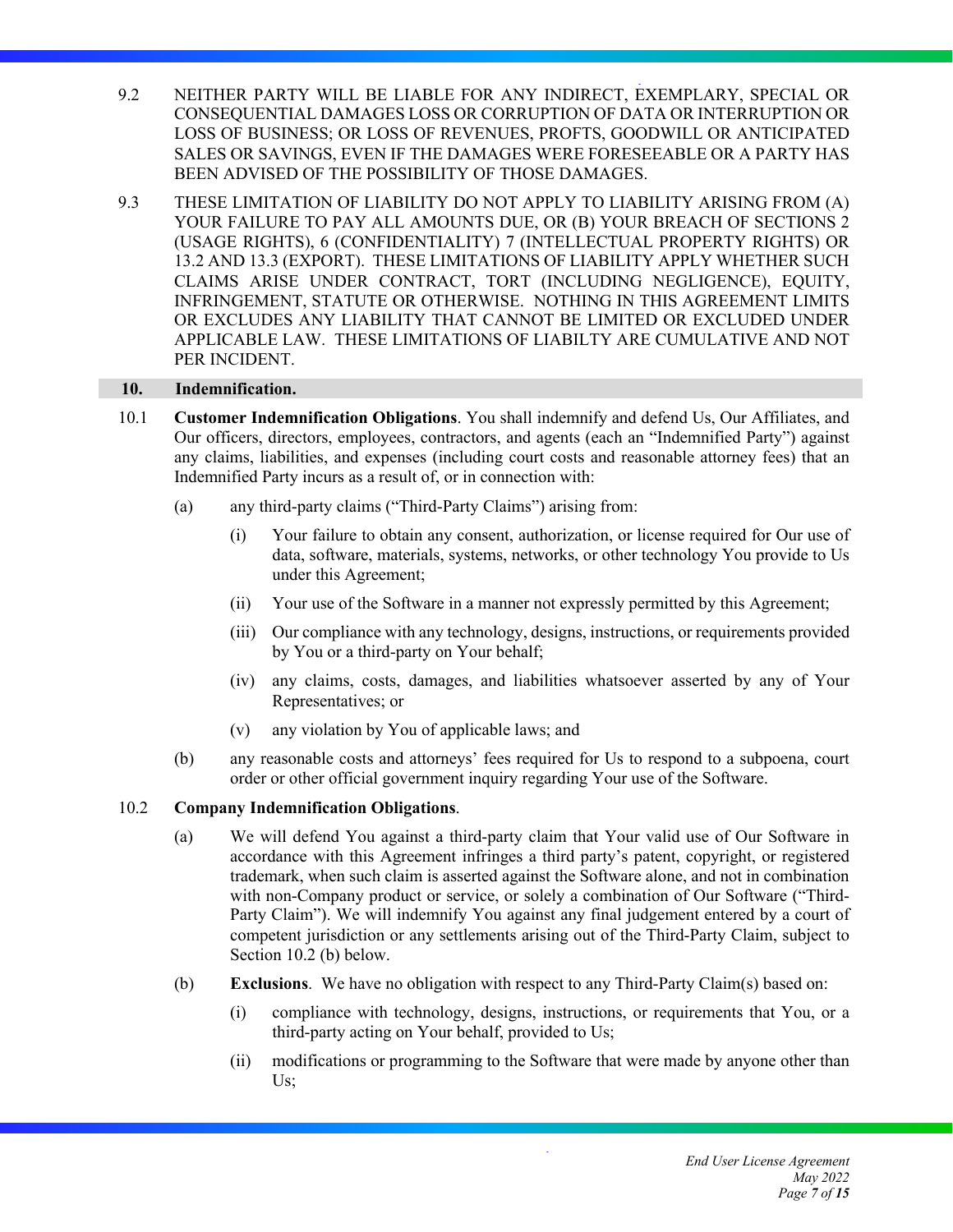- (iii) use of the Software outside the scope of the applicable Documentation or outside the entitlements granted under this Agreement or the applicable Grant Letter;
- (iv) Your continued use of the Software that is the subject of a Third-Party Claim, after We have provided You with a modified or new version of the Software at no additional cost that is intended to rectify the alleged infringing Software; and
- (iv) any Software provided on a no charge, beta, or evaluation basis.
- (c) **Remedies**. We may, in Our sole discretion and at Our own expense, with respect to any Software that is subject to a Third-Party Claim:
	- (i) procure for You with the right to continue using the Software;
	- (ii) replace the Software with a non-infringing Software;
	- (iii) modify the Software so that it becomes non-infringing; or
	- (iv) upon Your return of the Software to Us and removal of the Software from Your systems, refund the residual value of the purchase price You paid for the infringing Software, depreciated using a straight-line method of depreciation over a three (3) year period from the date of delivery of the Software to You.
- 10.3 **Indemnification Procedure**. The indemnified party ("**Indemnitee**") will: (a) provide prompt written notice to the indemnifying party ("**Indemnitor**") of the claim (provided that the failure to provide timely notice that prejudices the Indemnitor will relieve the Indemnitor of its obligations under this section to the extent the Indemnitor has been prejudiced and the failure to provide timely notice will relieve the Indemnitor of any obligation to reimburse the Indemnitee for its attorney's fees incurred prior to notification); (b) reasonably cooperate in connection with the defense or settlement of the claim; and (c) give the Indemnitor sole control over the defense and settlement of the claim, provided that any settlement of a claim will not include a specific performance obligation or admission of liability by the Indemnitee.
- 10.4 **Personal and Exclusive Remedy.** The foregoing indemnities are personal to the Parties and may not be transferred. This Section 10 states each Party's entire indemnification obligations, and the exclusive remedy regarding Third-Party Claims.

## **11. ADDITIONAL TERMS.**

- 11.1 **Evaluation Software**. If We identify the Software licensed to You as "*Evaluation*" Software, this Section 11.1 and Section 11.3 apply and supersede any conflicting terms in this Agreement. Your royalty-free, non-transferable, limited license to use the Evaluation Software, for evaluation purposes only, is limited to thirty (30) days unless agreed otherwise in writing by Us. The Evaluation Software may contain errors or other problems that could cause system or other failures and data loss. You may use information about the Evaluation Software gathered from Your use solely for evaluation purposes and must not provide that information to any third parties. The General Restrictions in Section 2.6 apply. If You fail to destroy the Evaluation Software after the evaluation period has expired, We may, at our discretion, invoice You in an amount equal to the then-current list price for the Software and You agree to pay such invoice upon receipt.
- 11.2 **Beta Software**. If We identify the Software licensed to You as "*Beta*" Software, this section, Sections 11.1 (with all references to "Evaluation Software" being replaced with "Beta Software") and 11.3 apply. We have no obligation to You to further develop or publicly release the Beta Software. Support is not available for Beta Software. Upon Our request, You agree to provide feedback regarding testing and use of the Beta Software, including error or bug reports. You grant Us a perpetual, non-exclusive, royalty-free, worldwide license to use, copy, distribute and make Derivative Works and incorporate the feedback into any Product, at Our sole discretion. Upon receipt of a later unreleased version of the Beta Software or release by Company of a publicly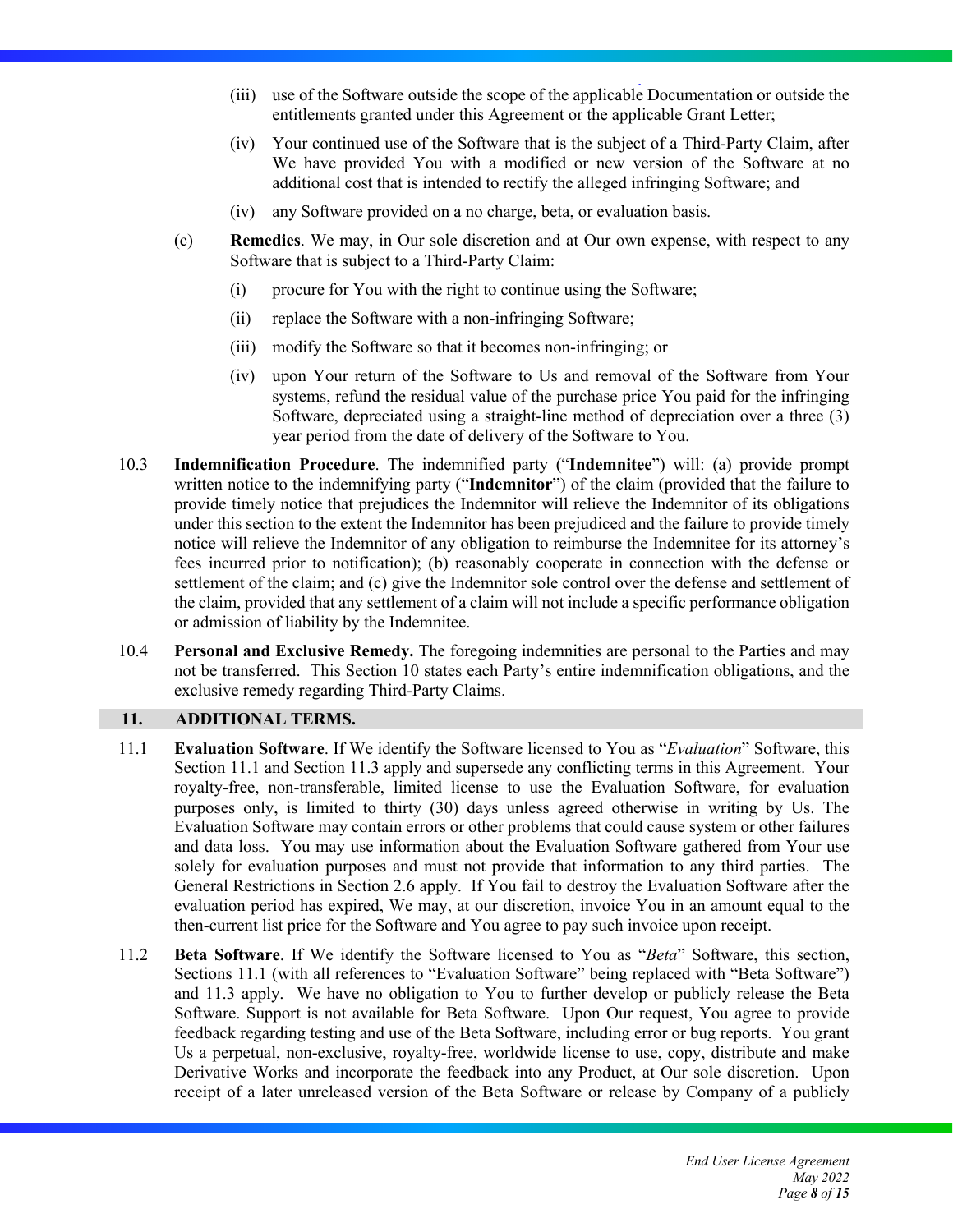released commercial version of the Beta Software, You must return, destroy, or delete permanently all earlier Beta Software that You have received from Us.

- 11.3 **Disclaimer of Warranties**. Company's indemnification obligations in Section 10 do not apply to Evaluation Software and Beta Software. Evaluation Software and Beta Software are provided to You solely on an "AS IS" basis. You assume all risk of use of Evaluation Software and Beta Software. If the laws in Your jurisdiction do not allow the exclusion of express or implied warranties, the disclaimer in this section may not apply and the express or implied warranties will be limited in duration to any minimum period required by applicable law, and Our aggregate liability and that of Our licensors will be limited to the sum of fifty (50) United States dollars (or the then current value in the relevant local currency) in total.
- 11.4 **"Free" or Open-Source Software**. The Software may include components (including programs, applications, tools, utilities, libraries, and other programming code) that are made available from third parties under a free or open-source software licensing model (FOSS Code). FOSS Code components included with the Software are redistributed by Us under the terms of the applicable FOSS Code license for such component. Your receipt of FOSS Code components from Us under this Agreement neither enlarges nor curtails Your rights or obligations defined by the FOSS Code license applicable to the FOSS Code component. Copies of the FOSS Code licenses for FOSS Code components included with Software are included with or referenced in the Software's Documentation.

## **12. Privacy.**

- 12.1 The Software or Support may employ applications and tools to collect Personal Data, sensitive data or other information about You and End Users (including End Users' name, address, e-mail address and payment details), their computers, files stored on their computers, or their computers' interactions with other computers (including information regarding network, licenses used, hardware type, model, hard disk size, CPU type, disk type, RAM size, 32 or 64 bit architecture, operating system types, versions, locale, BIOS version, BIOS model, total scanners deployed, database size, system telemetry, device ID, IP address, location, content, Software installed, Our components, processes and services information, frequency and details of update of Our components, information about third-party products installed, extracts of logs created by Us, usage patterns of Software and specific features, etc.) (collectively, "**Data**").
- 12.2 Our collection of Data may be necessary to provide You and End Users with the relevant Software or Support functionalities as ordered (including detecting and reporting threats and vulnerabilities on Your and End Users' computer network), to enable Us to improve Software or Support (including content synchronization, device tracking, troubleshooting, etc.), to manage licenses to Software or Support, and to further or improve overall security. You may be required to uninstall the Software or disable Support to stop further Data collection that supports these functions.
- 12.3 By entering into this Agreement, or using the Software, Support, or service subscription, You and Your End Users agree to Our Privacy Policy and to the collection, processing, copying, backup, storage, transfer and use of the Data by Us and Our service providers, in, from and to the United States, Europe, or other countries or jurisdictions potentially outside of Your or End Users' own jurisdiction as part of the Software, Support or service subscription.
- 12.4 You will secure all privacy-related rights and permissions from individual persons as may be required by regulation, statute, or other law or Your internal policies or guidelines to disclose Your Personal Data, to use the Software, and/or in connection with Our performance of Support or otherwise under this Agreement.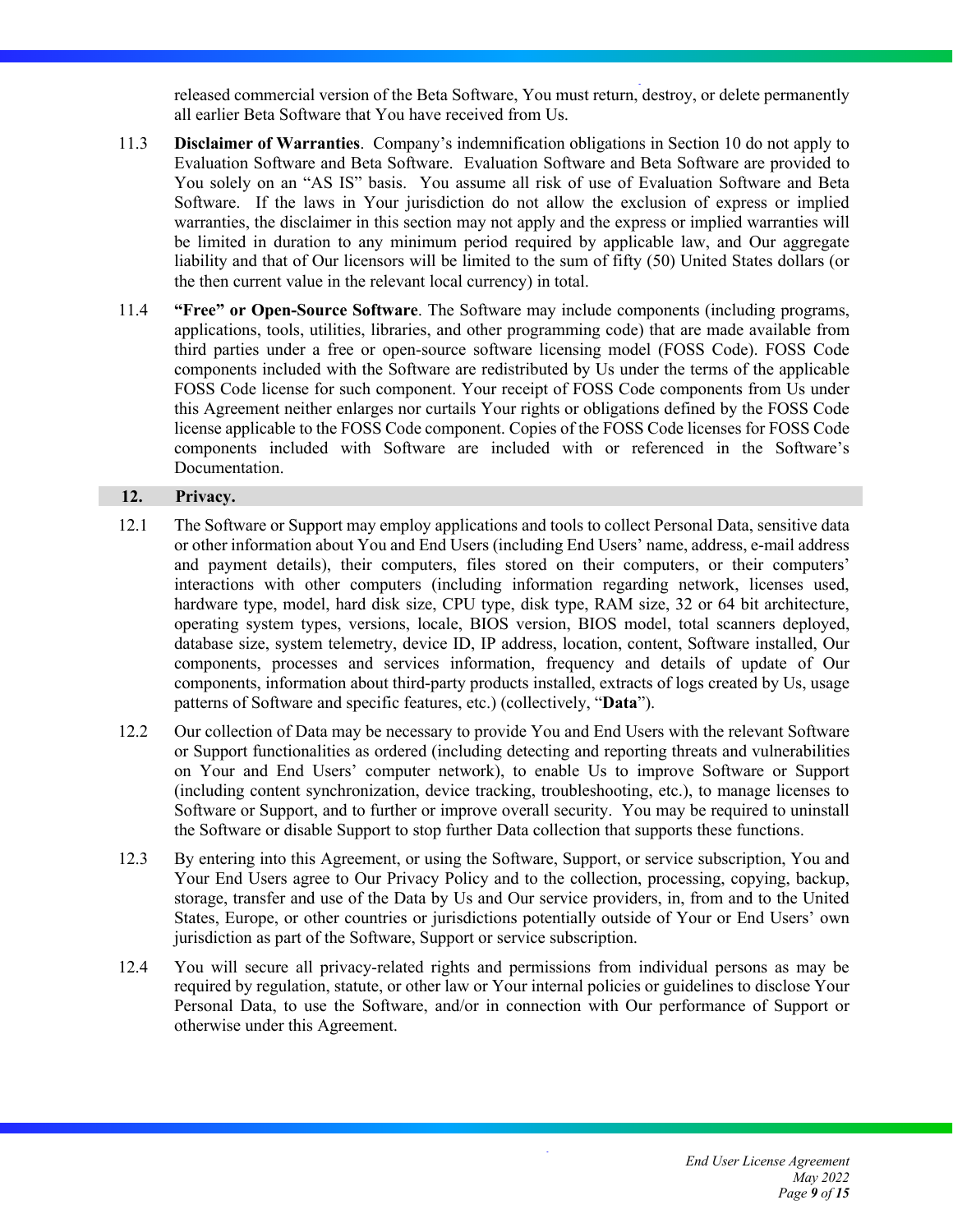## **13. Compliance With Laws.**

- 13.1 Each Party will comply with the applicable national, state, and local laws with respect to its rights and obligations under this Agreement, including applicable privacy and export control laws and regulations, and the U.S. Foreign Corrupt Practices Act (FCPA), and other applicable anticorruption laws.
- 13.2 You will not, directly or indirectly, export, transmit, permit access or use any of the Software or technical data (or any part of Software or technical data) or system or service incorporating any of the Software to or in any country to which export, transmission or access is restricted by regulation, statute or other law, without the authorization, if required, of the Bureau of Industry and Security of the U.S. Department of Commerce or any other competent governmental entity that may have jurisdiction over export or transmission. You will not use, transfer, or access any Software for end use relating to any nuclear, chemical, or biological weapons, or missile technology unless authorized by the U.S. Government by regulation or specific license.
- 13.3 You acknowledge and agree that certain Software containing encryption may require authorization from the U.S. Government and other competent authorities including the European Union, prior to export. You also acknowledge and agree that certain Software containing encryption may be subject to import or use restrictions in other countries. Additional information regarding exporting and importing Software may be found on Our Export Compliance webpage.

## **14. General Provisions.**

- 14.1 **Relationship**. The Parties are independent contractors under this Agreement and expressly disclaim any partnership, franchise, joint venture, agency, employer/employee, fiduciary, or other special relationship. Neither Party intends this Agreement to benefit or create any right or cause of action in or on behalf of, any person or entity other than the Parties and listed Affiliates. This Agreement is not intended to create a third-party beneficiary of any kind.
- 14.2 **Severability**. If a court holds that any provision of this Agreement is invalid or unenforceable under applicable law, the court will modify the provision to the minimum extent necessary to make it valid and enforceable or, if it cannot be made valid and enforceable, the court will sever and delete the provision from this Agreement. The change will affect neither the validity of the amended provision nor the validity of any other provision of this Agreement, which will continue in full force and effect.
- 14.3 **No Waiver**. A Party's failure or delay in enforcing any provision of this Agreement will not operate as a waiver of the right to enforce that provision or any other provision of this Agreement at any time. A waiver of any provision of this Agreement must be in writing, specify the provision to be waived and signed by the Party agreeing to the waiver.

## 14.4 **Force Majeure; Other Excusable Failures Or Delays In Performance**

- (a) Neither Party is liable for delays or failures to perform any of its obligations under this Agreement to the extent caused by a Force Majeure Event.
- (b) Failures or delays in Our performance are excused to the extent they result from:
	- (i) Your acts or omissions, or those of Your employees, agents, users, affiliates, or contractors;
	- (ii) notwithstanding the generality of Section 14.4(b)(i), Your failure or delay in the performance of a specific task, obligation or responsibility under this Agreement or a Schedule, which task, obligation, or responsibility is a condition or requirement for a task, obligation, or responsibility;
	- (iii) reliance on instructions, authorizations, approvals, or other information from You; or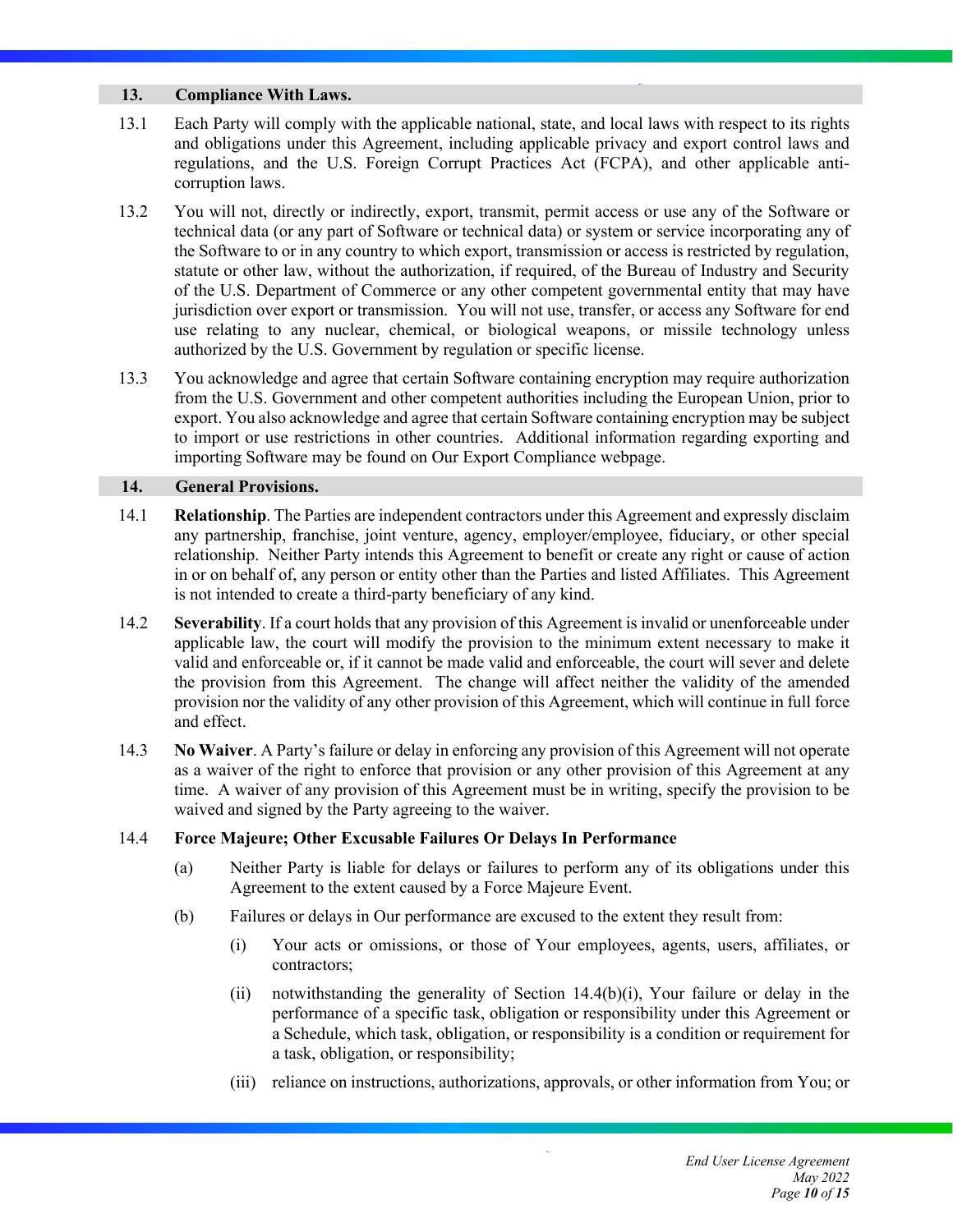- (iv) acts or omissions of third parties (unless directed by Us).
- 14.5 **Governing Law and Venue**. All disputes arising out of or relating to this Agreement, or its subjectmatter will be governed by the substantive laws as set forth in the table below based on Your primary place of business and regardless of and excluding rules relating to conflict of laws. The United Nations Convention on Contracts for the International Sale of Goods and the Uniform Computer Information Transactions Act do not apply to this Agreement.

The courts listed below shall have exclusive jurisdiction to hear any dispute arising out of, or related to, this Agreement. Each Party agrees to the exclusive jurisdiction of such courts. Notwithstanding the foregoing, either Party may seek interim injunctive relief in any court of applicable jurisdiction with respect to any alleged breach of Intellectual Property Rights or the confidentiality terms herein.

| <b>Customer Primary</b><br><b>Place of Business</b>                                                                                      | <b>Governing Law</b>                     | <b>Venue</b>                                                                                                                     |
|------------------------------------------------------------------------------------------------------------------------------------------|------------------------------------------|----------------------------------------------------------------------------------------------------------------------------------|
| United States, Mexico, Central<br>America, Canada, South America<br>or the Caribbean and any other<br>location not listed in this table. | Laws of the State of<br>California, U.S. | State courts in the County<br>of Santa Clara, California,<br>and the Federal Courts of<br>the Northern District of<br>California |
| Europe, Middle East, and Africa                                                                                                          | Laws of the Republic<br>of Ireland       | Irish courts                                                                                                                     |
| Asia Pacific, excluding Australia,<br>Japan                                                                                              | Laws of the Republic<br>of Singapore     | Singapore courts                                                                                                                 |
| Australia                                                                                                                                | Laws of Australia                        | Courts of New South<br>Wales, Australia                                                                                          |
| Japan                                                                                                                                    | Laws of Japan                            | Tokyo District Court of<br>Japan                                                                                                 |

If You are a public sector government entity in the United States (excluding the U.S. Government), the laws of the state or territory where You are located primarily located shall govern any dispute arising under this Agreement. If You are the U.S. Government, the laws of the United States shall govern any dispute arising under this Agreement.

## 14.6 **Entire Agreement, Order Of Precedence And Amendments**

- (a) This Agreement constitutes the entire understanding between the Parties relating to its subject-matter and supersedes all prior or contemporaneous oral or written communications between the Parties relating to its subject-matter.
- (b) This Agreement, including all documents incorporated by reference, as well as the Grant Letter, will prevail, notwithstanding any variance with any purchase order or other written instrument submitted by You, and whether or not expressly rejected by Us.
- (c) Company reserves the right to amend any terms of this Agreement at any time. Any amendment will be effective on the posting of an updated version on the Trellix Legal Notices website.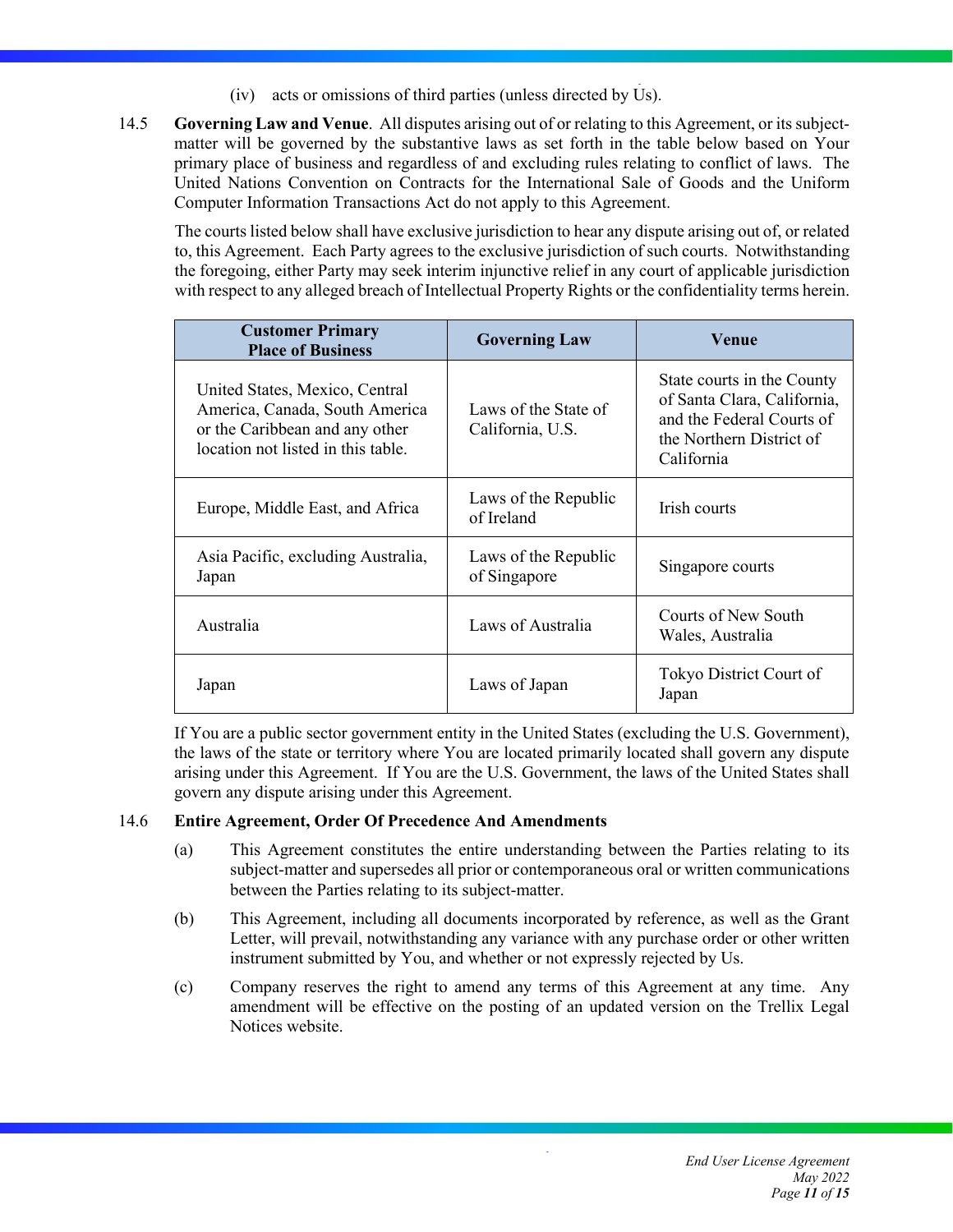- 14.7 **Notices**. Notices and consents required or permitted to be given under this Agreement must be in writing. Notices will be considered delivered upon the earliest of (a) when received, (b) the next business day after being sent to a domestic address by pre-paid, nationally recognized, overnight air courier with tracking capabilities, or (c) 5 business days after being sent by registered or certified airmail, domestically or internationally, return receipt required, postage prepaid. Notices to Company shall be made to the applicable address for Company provided in the Definitions section below. Notices to You shall be made to Your designated point of contact and address, as provided to Us in connection with this Agreement.
- 14.8 **Assignment**. You may not sublicense, assign, or transfer Your rights under this Agreement without Our prior written consent. Any attempt by You to sublicense, assign, or transfer any of Your rights, duties, or obligations under this Agreement, whether directly, or indirectly by merger, acquisition or change of control, will be null and void.
- 14.9 **Notice to U.S. Government End Users**. The Software and accustoming Documentation are considered "*commercial computer software*" and "*commercial computer software documentation,*" respectively, pursuant to DFAR Section 227.7202 and FAR Section 12.212, as applicable. Any use, modification, reproduction, release, performance, display, or disclosure of the Software and accustoming Documentation by the United States Government will be governed solely by this Agreement and will be prohibited except to the extent expressly permitted by this Agreement.
- 14.10 **Survival**. The following sections, together with any other terms necessary for the interpretation or enforcement of this Agreement, will survive termination of this Agreement: 6 (Confidentiality), 7 (Intellectual Property Rights), 8 (Limited Software Warranty and Disclaimer), 9 (Limitation of Liability), 10 (Indemnification), 11.3 (Disclaimer of warranties regarding Evaluation Software and Beta Software), 12 (Privacy), 14.5 (Governing Law and Venue), this Section 14.10 (Survival), and 15 (Definitions).
- 14.11 **Third-Party Software Licenses.** Use of Our Products or some features thereof may require that Customer have licenses for third party software that have not been distributed with Our Products; Customer is responsible for purchasing such third-party software licenses.

## **15. DEFINITIONS.**

Capitalized terms used in this Agreement have the following meanings:

**Authorized Partner** means any of Company's Affiliates, Distributors, Resellers, or other business partners.

**Affiliate(s)** as used herein, means any entity that Controls, is Controlled by, is under common Control with a Party, or is Controlled by the same parent entity as a Party, where "Control" or "Controlled" means direct or indirect ownership, through one or more intermediaries of more than 50% of an entity's voting capital or other voting rights.

**Business Day** means any day other than a Saturday, Sunday, statutory or public holiday in the place where Our Software is provided.

**Cloud Services** means the cloud services that We provide to You as specified in one or more Grant Letters under the terms and conditions of the Cloud Services Agreement.

**Cloud Services Agreement** means the terms and conditions that govern the applicable Cloud Services, available on the Trellix Legal Notices website.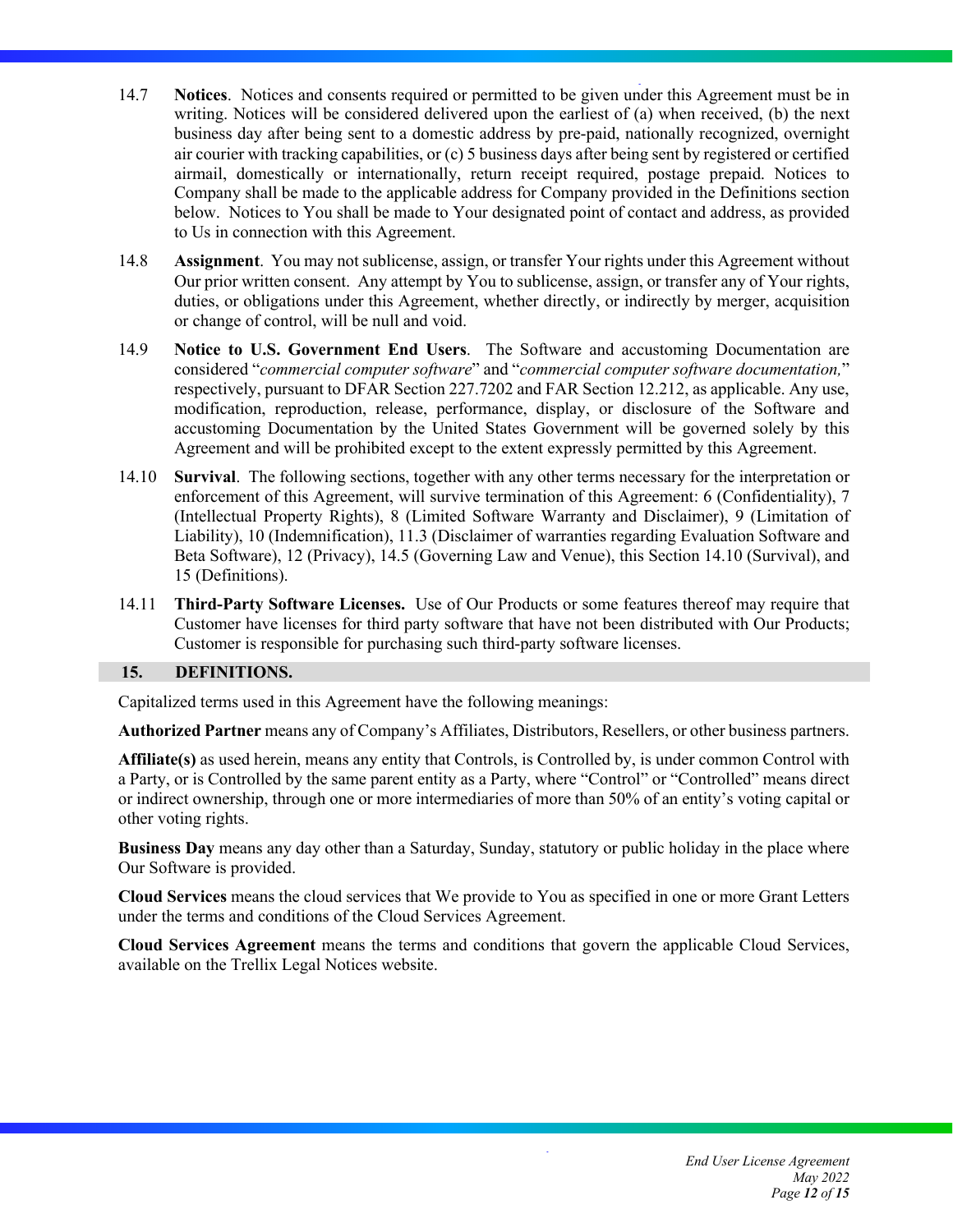#### **Company** or "**We**," "**Our**," "**Us**" means:

- (i) **Musarubra US LLC**, with offices located at 6000 Headquarters Drive, Suite 600, Plano, Texas 75024, USA, (1) if the Software is purchased in the United States, Canada, Mexico, Central America, South America, or the Caribbean, or (2) solely as the licensor of the Software if the Software is purchased in Japan or in Asia Pacific (but excluding Australia and China (in RMB));
- (ii) **Musarubra Australia Pty Ltd.**, with offices at 40 Mount Street, Level 16, North Sydney, NSW 2060, Australia, if the Software is purchased in Australia.
- (iii) **Musarubra Ireland Limited**, with its registered offices located at Building 2000, City Gate, Mahon, Cork, Ireland, if the Software is purchased in Europe, the Middle East or Africa;
- (iv) **Musarubra Japan KK**, with its registered office located at Shibuya Mark City West, 1-12- 1 Dogenzaka, Shibuya-ku, Tokyo 150-0043, Japan, with respect to the distribution of the Software, and the provision of all Cloud Services and Support, purchased in Japan;
- (v) **Musarubra Singapore Pte Ltd.**, with a trading address located 238A Thomson Road, #12- 01/05 Novena Square, Tower A, Singapore, 307684, with respect to the distribution of Software, and provision of all Cloud Services and Support purchased in Asia Pacific (but excluding China (in RMB) or Australia);
- (vi) **McAfee (Beijing) Security Software Co. Ltd.**, with a trading address located at Room 608, Unit 610, 6/F Zhongyu Masion, No.6 North Workers' Stadium Road, Chaoyang District, Beijing, China, if the Software is purchased in China (in RMB); or
- (vii) **Trellix Public Sector LLC**, with offices located at 11911 Freedom Drive, Suite 400, Reston, VA 20190, USA, if the Software is purchased by the U.S. Government, or state or local governments, healthcare organization or educational institutions within the United States.

**Cloud Services** means the Company's cloud service offerings that are made generally available for purchase, and which services are subject to the **Cloud Services Agreement** made available on the Trellix Legal Notices website at https://trellix.com/en-us/assets/legal/cloud-services.pdf. Cloud Services includes applicable Documentation and may also include Software.

**Data Processing Agreement** means Company's "Data Processing Agreement for Customers" made available on the Trellix Legal Notices website.

**DATs** means detection definition files (also referred to as signature files) that contain the codes antimalware software uses to detect and repair viruses, Trojan horses, and potentially unwanted programs.

**Derivative Work** means a work that is based on one or more preexisting works (such as a revision, translation, dramatization, motion picture version, abridgment, condensation, enhancement, modification, or any other form in which preexisting work may be recast, transformed, or adapted) which, if created without the authorization of the copyright owner of the preexisting work, would constitute copyright infringement.

**Documentation** means any explanatory materials, such as user manuals, training materials, product descriptions, regarding the implementation and use of the Software that Company makes available to You. Documentation is provided in printed, electronic, or online form.

**Distributor** means any independent entity authorized by Company to distribute the Software and Support to Resellers or End Users.

**End of Life Policy** means the Company's end of life policy available at: https://trellix.com/en-us/assets/docs/legal/support-policy-product-support-eol.pdf.

**End User** means the individual or legal entity who is licensed and authorized to use the Software under this Agreement.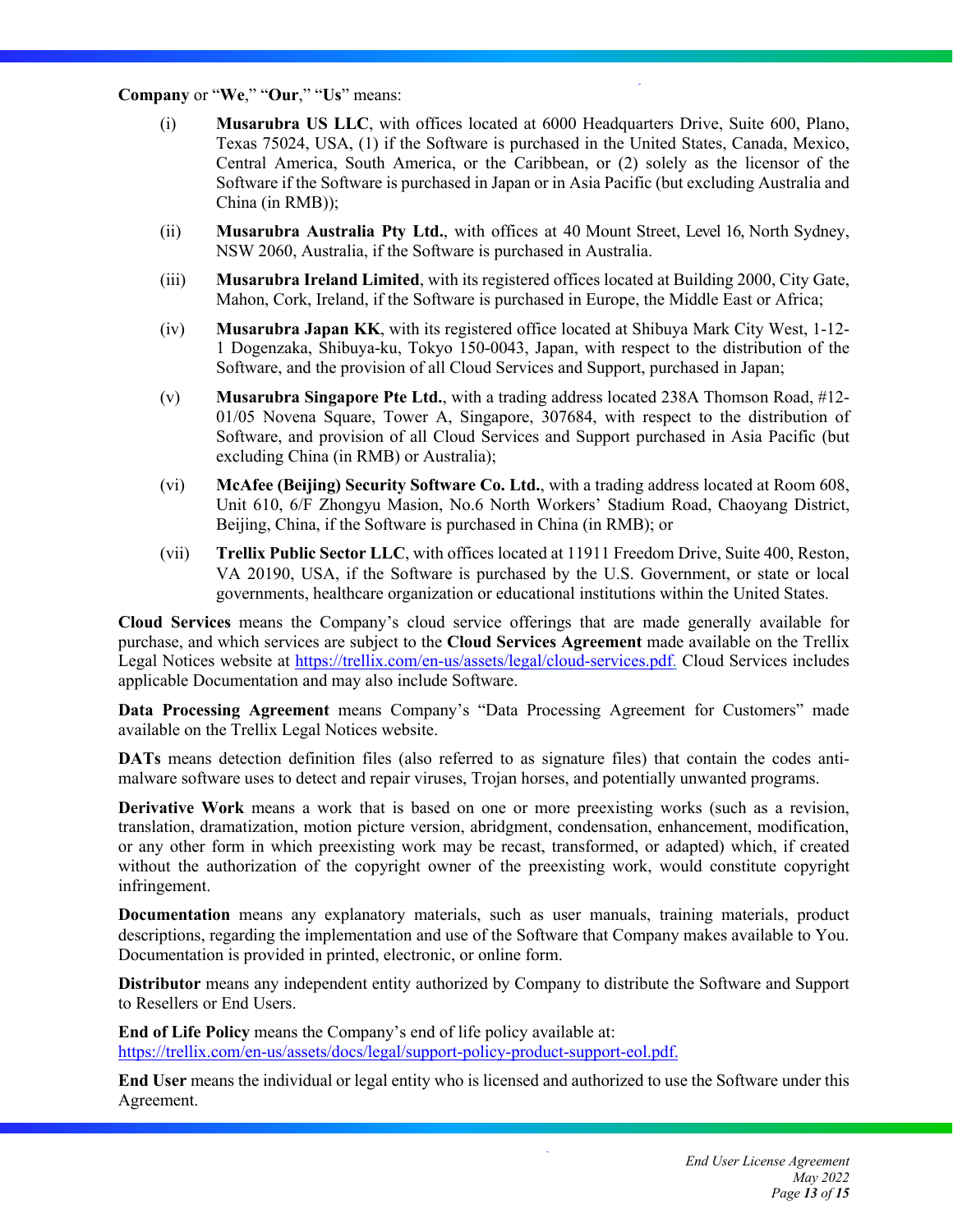**Export Compliance webpage** means the Company webpage at: https://trellix.com/en-us/about/legal/export-compliance.html.

**Force Majeure Event** means any event beyond a Party's reasonable control that, by its nature, could not have been foreseen or, if it could have been foreseen, was unavoidable, including strikes, lock-outs or other industrial disputes (whether involving its own workforce or a third parties), acts of God, war, riot, embargoes, acts of civil or military authorities, acts of terrorism or sabotage, shortage of supply or delay in delivery by Our vendors, fire, flood, earthquake, accident, radiation, inability to secure transportation, failure of communications or energy sources, malicious damage, breakdown of plant or machinery, or default of suppliers or sub-contractors.

**Grant Letter** means any written (electronic or otherwise) confirmation notice that We issue to You confirming the Software license(s) purchased and applicable Product Entitlement Definitions. The Grant Letter identifies the SKU number, quantity, Subscription Period or Support Period, and other access and use details.

**Hardware** means hardware equipment (together with all parts, elements, or accessories, and any combination of them) purchased during the Term from Us or an Authorized Partner, and identified in an applicable Grant Letter, excluding any Software or other intangible items (whether or not pre-loaded on hardware or subsequently loaded on hardware by You, Us, or any other person or entity).

**High-Risk System** means a device or system that requires extra safety functionalities such as fail-safe or fault-tolerant performance features to maintain a safe state where it is reasonably foreseeable that failure of the device or system could lead directly to death, personal injury, or catastrophic property damage. A device or system with a fail-safe feature in the event of failure may revert to a safe condition rather than break down, may include a secondary system that comes into operation to prevent a malfunction, or may operate as a backup in the event of a malfunction. A device or system with a fault-tolerant feature in the event of failure may continue its intended operation, possibly at a reduced level, rather than failing completely. Without limitation, High-Risk Systems may be required in critical infrastructure, industrial plants, manufacturing facilities, direct life support devices, aircraft, train, boat or vehicle navigation or communication systems, air traffic control, weapons systems, nuclear facilities, power plants, medical systems and facilities, and transportation facilities.

**Intellectual Property Rights** means all intellectual property or other proprietary rights throughout the world, whether existing under statute, at common law or in equity, now existing or created in the future, including: (i) copyright, trademark and patent rights, trade secrets, moral rights, right of publicity; (ii) authors' rights; and (iii) any application or right to apply for any of the rights referred to in (i) above.

**Open-Source Software** means any royalty-free software that requires, as a condition of use, modification or distribution of the software or any other software incorporated into, derived from, or distributed with the software ("Derivative Software"), any of the following:

- (i) The source code of the software or any Derivative Software must be released or otherwise made available to third parties;
- (ii) Permission for creating derivative works of the software or any Derivative Software must be granted to third parties; and
- (iii) Changes made to the software must be documented and disclosed when the software or any Derivative Software is being distributed.

Open-Source Software includes any software that is subject to: the GNU General Public License, GNU Library General Public License, Artistic License, BSD license, Mozilla Public License, Affero GNU General Public Licenses, or any license listed on www.opensource.org/licenses.